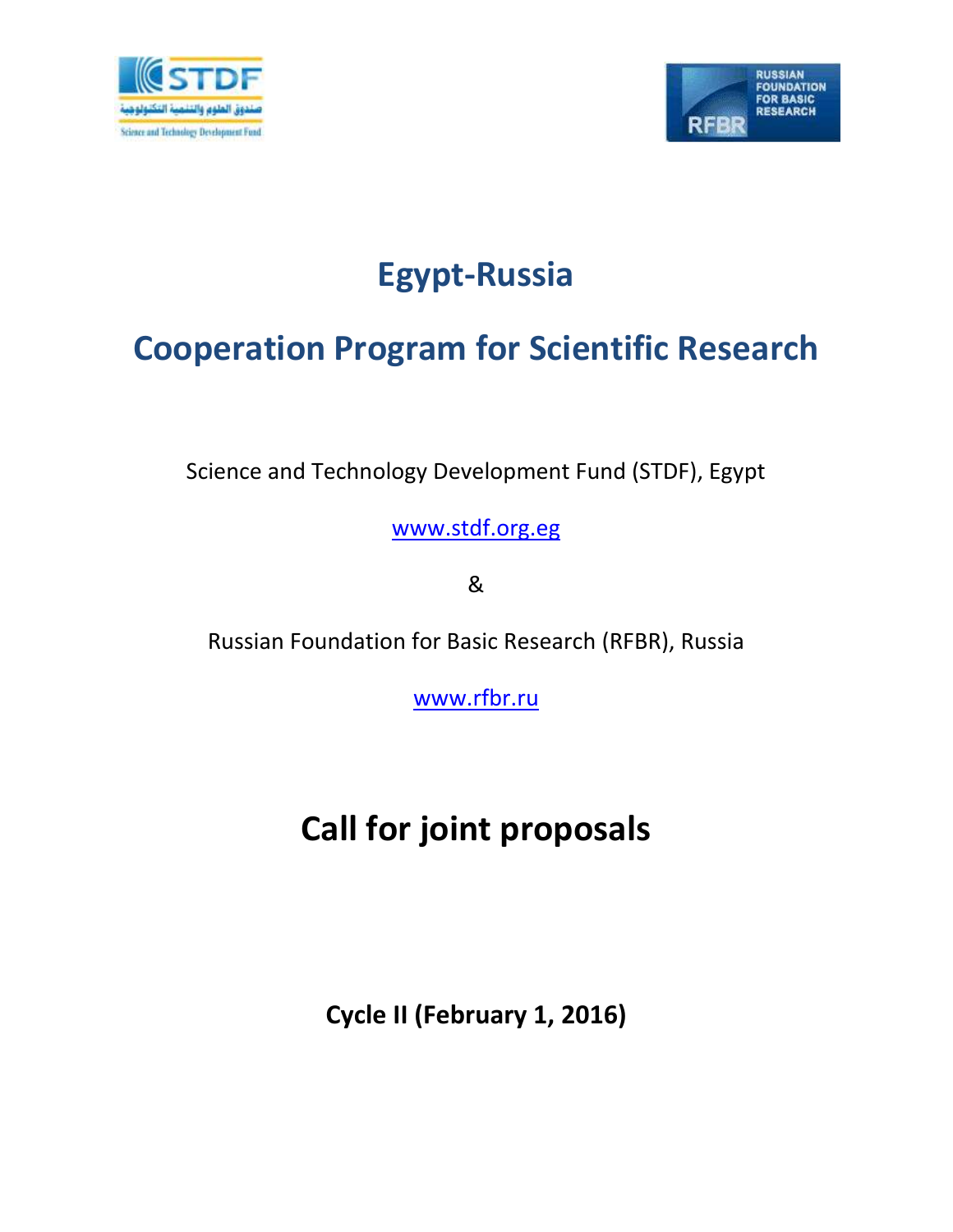



#### **I. Background:**

The Russian Foundation for Basic Research (RFBR) and the Egyptian Science and Technology Development Fund (STDF) agreed to co-finance collaborative research projects. The common commitment in promoting collaborative scientific research laid its foundation in 13 May, 2013 by signing the MoU on the Establishment of an Egyptian-Russian Cooperation Program for Scientific Research. The indicative average funding is USD 20,000 from the Egyptian side and 700,000 RUR from the Russian side per project per year. Each project will be funded for a period of two years. Based on the evaluations of the joint research proposals and consensus discussion between the Parties (ranking of the projects), STDF will fund Egyptian researchers and RFBR will fund Russian researchers according to the regulations of each organization. The areas of this Joint Research will cover the topics identified under "II".

Projects are conducted under the direction of an Egyptian and Russian Principal Investigator (PI) and therefore, *must* have partner institutions from Egypt and Russia. Apart from being the Principal Investigators, each PI is responsible for coordinating the activities of the research project and his/her research team and is responsible for the submission of annual and final technical and fiscal reports. Work on joint projects may be performed at institutions in either or both countries, depending on the type of activity.

## **II. Mutually Identified Priority Topics:**

The Egyptian and Russian sides, STDF and RFBR, respectively, identified the topics for their mutual cooperation and they agreed on the following areas:

- Fundamentals of sustainable and productive agriculture
- Prevention and treatment of the socially important diseases
- Solar-terrestrial interactions

Red Sea rift: biodiversity, ecological factors, geological models and recent geodynamic processes

Theoretical basics of the electronic educational systems, networks and services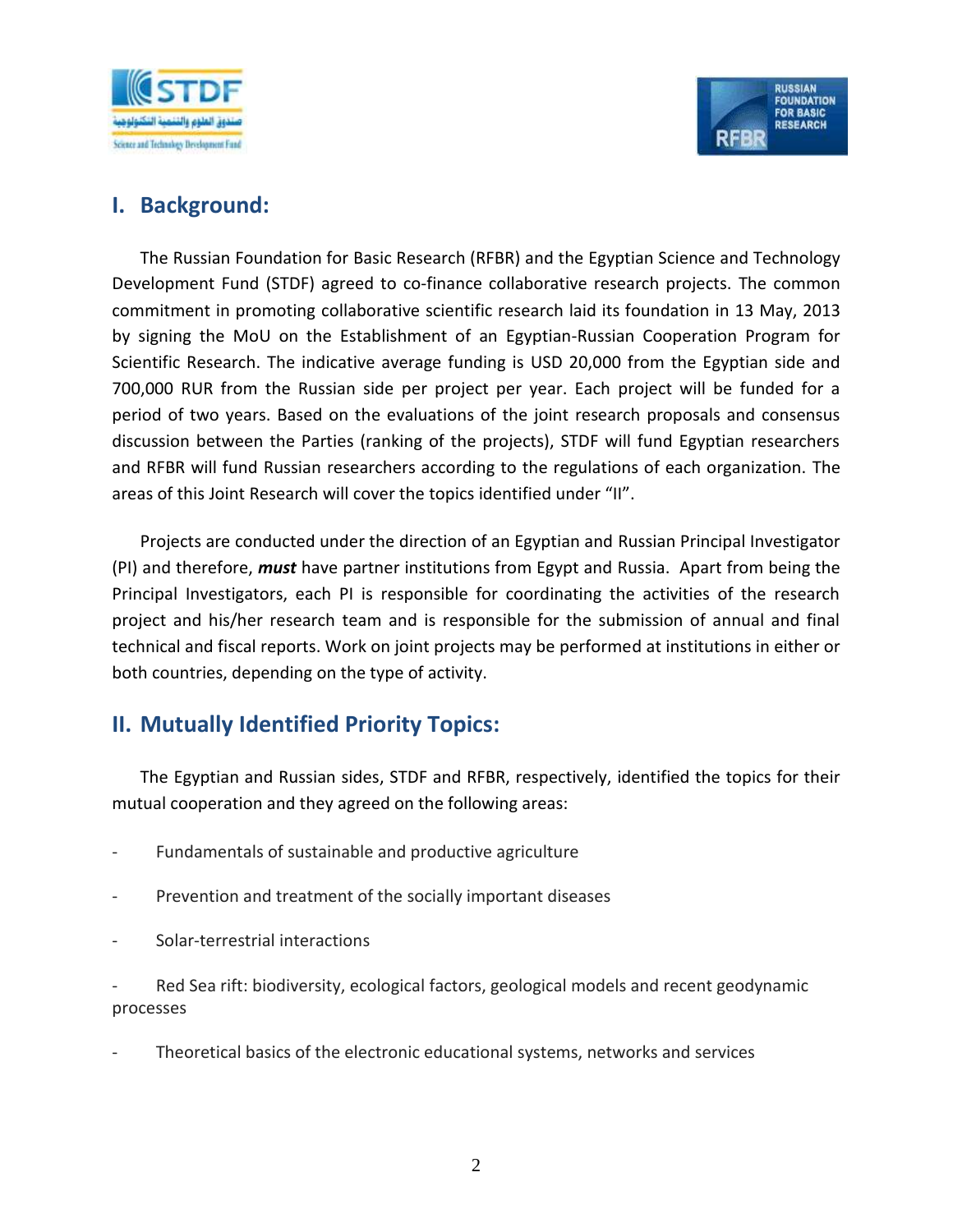



### **III.Application:**

RFBR and STDF will open a call for proposals in accordance with their respective rules and conditions. The frame, submission, eligibility rules, evaluation process and period of the projects shall be decided by mutual consent of the RFBR and STDF. All applicants must fulfill national eligibility rules for their research grant application. The co-applicants will designate one national principal investigator for every proposal. All applications must be uploaded on the STDF/RFBR websites (for Egyptian scientists - [www.stdf.org.eg](http://www.stdf.org.eg/) and for Russian scientists [www.rfbr.ru](http://www.rfbr.ru/) using electronic systems KIAS for Russian scientists to which registration is required). Please note that proposals submitted as hard copies or sent via email will not be considered. Please download the full proposal template by clicking the following link: **Full Proposal Template**). Each application shall include at least the following appendices (in English):

- 1. Joint abstract (no more than one page in length)
- 2. Joint research plan (no more than fifteen pages), which shall include:
	- a. A clear description of the planned research collaboration (distribution of work and methods of implementation)
	- b. Responsibilities of both partners
	- c. Joint budget of the joint research project including separate budgets for both partners
	- d. Expected outcomes in accordance with added value of this collaboration and its relevance for the industry and society, taking in consideration the ongoing activities between the Russian and Egyptian groups.
	- e. A discussion on how the proposed joint project compares with other comparable activities worldwide
	- f. A discussion on how the intellectual property and know how arising from the accomplishment of the joint research projects will be handled
- 3. Curricula vitae of the principal investigators of both partners shall include basic information of education, past and present position, and membership of relevant organizations/associations and a list of five relevant papers and other publications or patents of the principal investigators. Each CV should not be more than one page (for guidance, please see Part A of the relevant application form).

After the closure date of the call, RFBR and STDF will exchange the result of application to each party by official documents.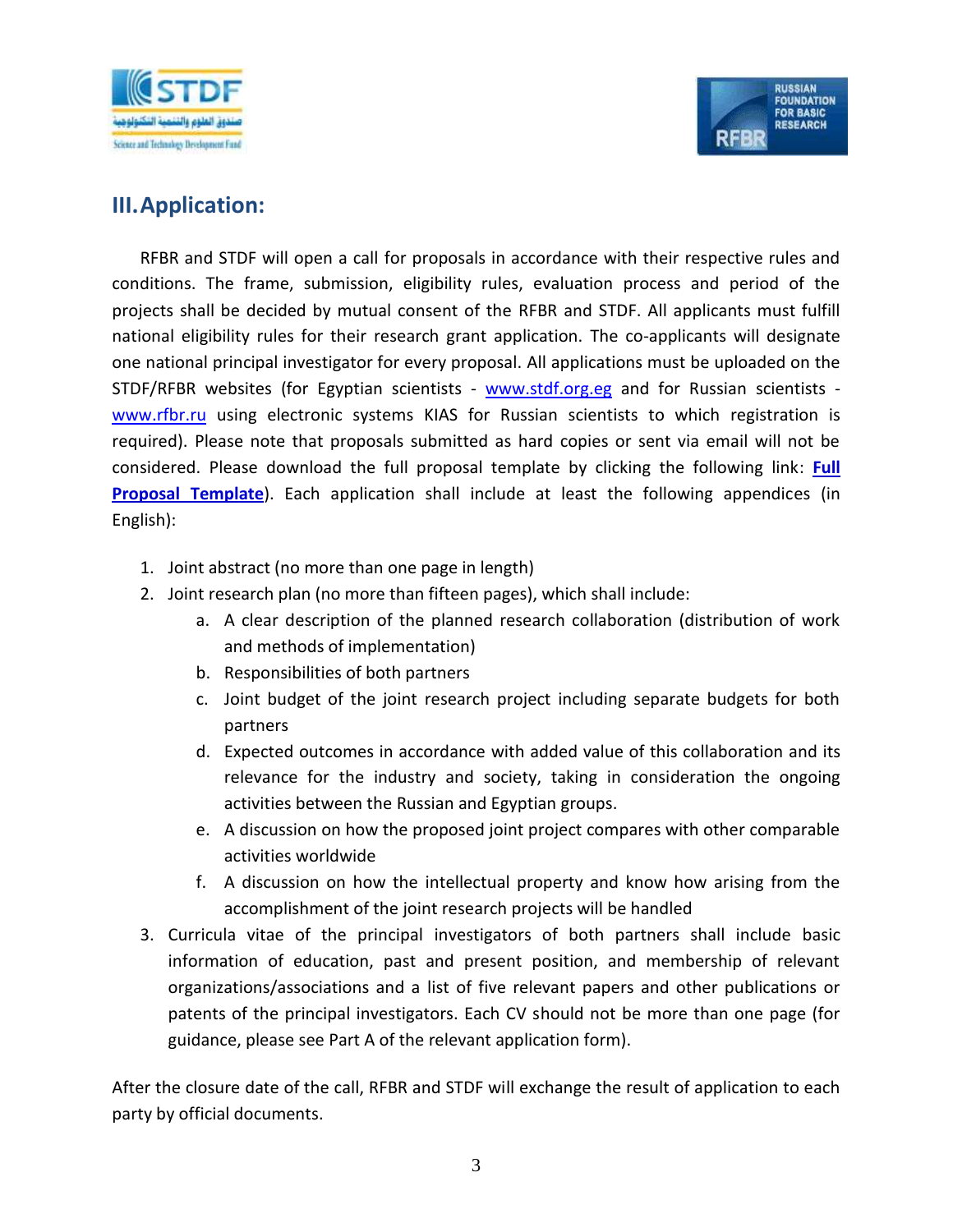



#### **IV.Peer reviewing:**

RFBR and STDF will evaluate the proposals according to their own evaluation rules, and will rank the proposals based on quality and interest. The evaluation criteria will be based on the following:

- a. Relevance of the proposal to the call
- b. Quality of the proposal
- c. Quality of the project management and methodology
- d. Global impact of the proposal
- e. Quality of the consortium and good synergies between the partners
- f. Mobilization of resources
- g. Added value to be expected from the Egyptian-Russian research collaboration
- h. Balanced scientific and financial contributions

Based on the evaluation, national ranking, and consensus reached through discussions, the Parties will exchange ranked results and consult to select the joint projects. Then parties will agree on the joint projects to be funded. If a party does not agree to fund a project, the project will be rejected.

## **V. Eligibility:**

- $\checkmark$  A jointly prepared proposal submitted by Egyptian and Russian investigators working at universities or research centers.
- $\checkmark$  The applicants will act as the project's Principal Investigators (PIs).
- $\checkmark$  The PIs must be a PhD degree holder. Egypt STDF applicants must be PhD/MD holders affiliated to an Egyptian research entity (university, research institution / center … etc.
- $\checkmark$  Any other sources of funding for the project should be clearly stated and explained in the proposal.
- $\checkmark$  The Egyptian Applicant must include a signed and stamped Endorsement letter from the institution's legal representative as shown in the Application Form. The Egyptian Applicant must include a signed Declaration as shown in the application form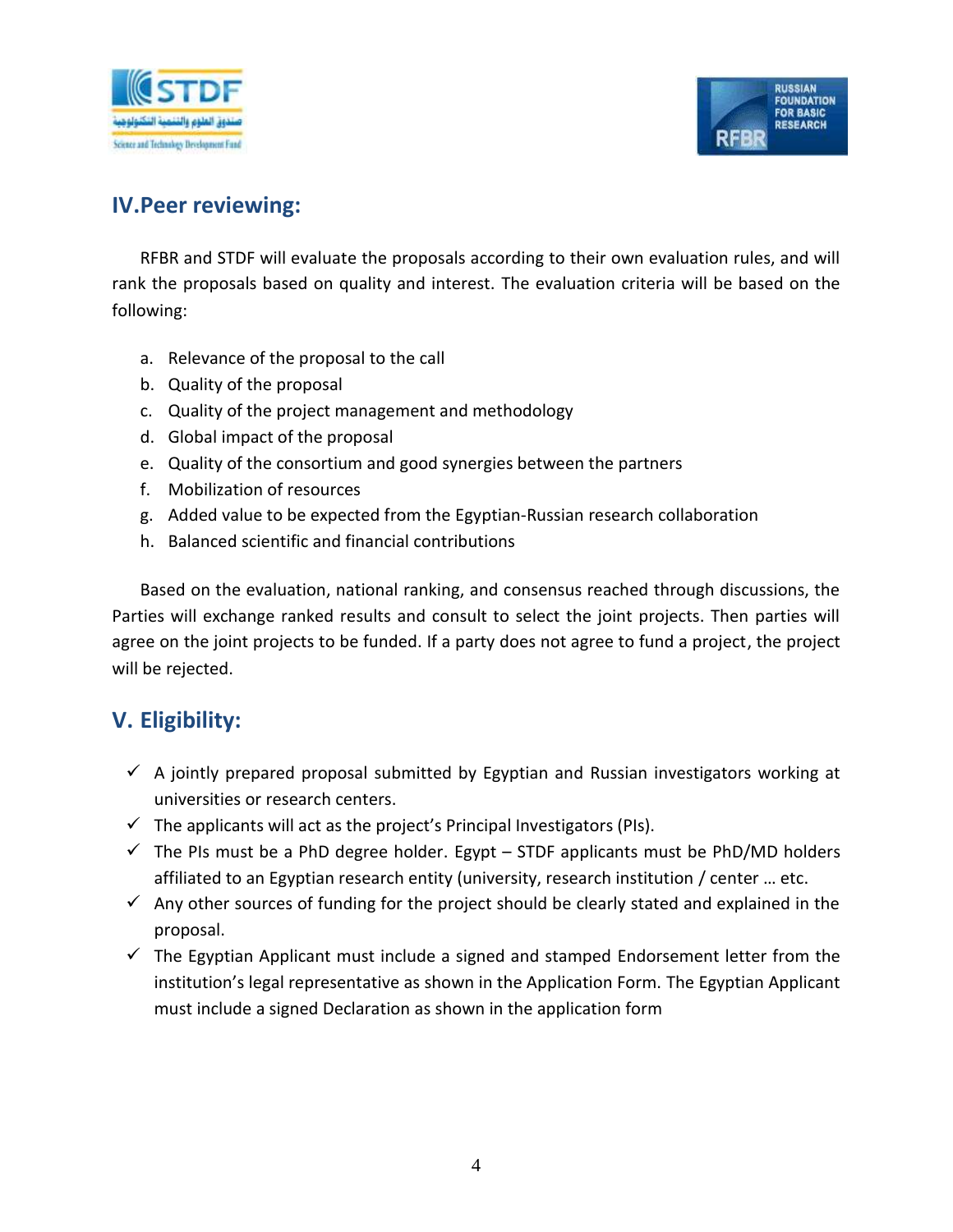



#### **VI.Important Dates:**

| <b>Action</b>                                                 | <b>Date</b>  |
|---------------------------------------------------------------|--------------|
| Announcement of the call                                      | 01/02/2016   |
| Deadline for proposal submittal                               | 04/05/2016   |
| Eligibility check and exchange of data                        | 09/05/2016   |
| <b>Exchange of evaluation results</b>                         | 19/09/2016   |
| Joint decision on supported projects                          | 03/10/2016   |
| Date for grant contract agreement and start of implementation | January 2017 |

#### **VII. Financial conditions:**

The results and awardees of the competition will be announced in November, 2016.

Funding for the awarded projects will be provided as per the required and approved budget for each project and as per the terms and conditions followed by STDF and RFBR in their respective countries is organized as follows: Each side covers expenses of its national participants.

RFBR grant is envisaged to cover the expenses associated with the implementation of the project by the Russian scientists; the STDF is responsible for the expenses of the Egyptian participants.

All expenses of the Russian participants associated with the implementation of the project shall comply with the "list of research projects' typical expenses", which can be found on RFBR's website.

List of supported projects will be published on the Russian Foundations' websites.

#### **VIII. Reports:**

Russian and Egyptian awardees will have to submit intermediate and final reports according to the RFBR and STDF rules.

The decision to continue funding of the project after its first year will be based on the results of reviewing intermediate reports. For RFBR of the key conditions for continuing of a project's